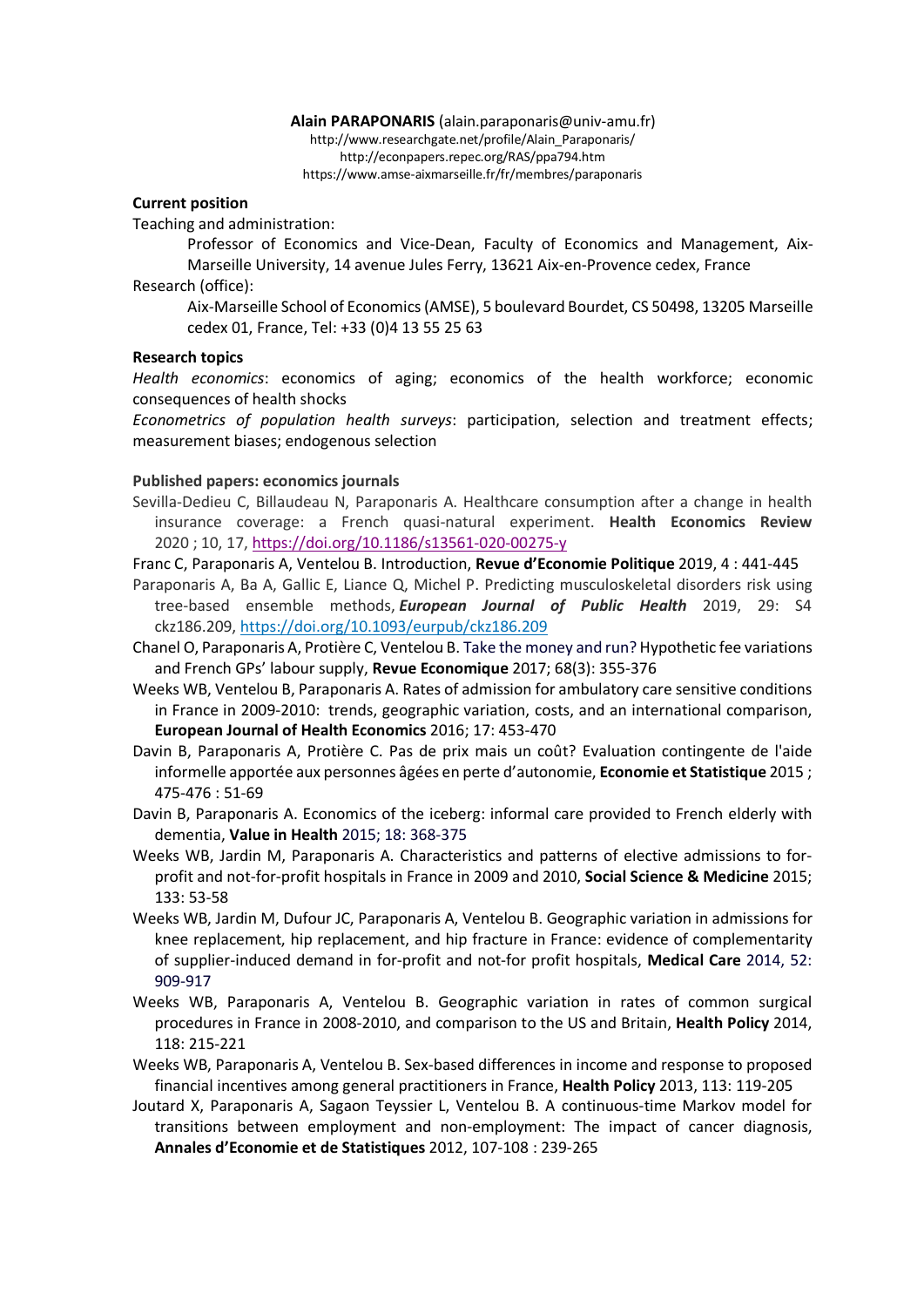- Clerc I, L'Haridon O, Paraponaris A, Protopopescu C, Ventelou B. Fee-for-service payment and consultation length in general Practice. A work-leisure trade-off model for French GPs, **Applied Economics** 2012, 44(25), 3323-3337
- Paraponaris A, Davin B, Verger P. Formal and informal care for disabled elderly living in the community: An appraisal of French care composition and costs, **European Journal of Health Economics** 2012, 13(3): 327-336
- Lupi-Pégurier L, Clerc I, Abu-Zaineh M, Paraponaris A, Ventelou B. Density of dental practitioners and access to dental care for the elderly. A multilevel analysis with a view on socioeconomic inequality, **Health Policy** 2011, 103: 160-167
- Clerc I, Ventelou B, Guerville MA, Paraponaris A, Verger P. General practitioners and Clinical Practice Guidelines: a Reexamination, **Medical Care Research and Review** 2011, 68(4):504-18
- Paraponaris A, Sagaon Teyssier L, Ventelou B. Job tenure and self-reported workplace discrimination for cancer survivors two years after diagnosis: does employment legislation matter?, **Health Policy** 2010, 98: 144-155
- Videau Y, Paraponaris A, Saliba-Serre B, Ventelou B. Why do patients of low socio-economic status with mental health problems have shorter consultations with GPs? **Journal of Health Services Research and Policy** 2010; 15: 76-81
- Davin B, Paraponaris A, Verger P. Entre famille et marché : déterminants et coûts monétaires de l'aide formelle et informelle reçue par les personnes âgées en domicile ordinaire, **Management et Avenir** 2009 ; 26 : 190-204
- Davin B, Joutard X, Paraponaris A, Verger P. Endogénéité du statut du répondant à l'état de santé : quelles implications pour la mesure des besoins d'aide dans les enquêtes en population générale ? **Revue Economique** 2009, 60 : 275-291
- Davin B, Paraponaris A, Verger P. Socioeconomic determinants of the need for personal assistance reported by community-dwelling elderly. Empirical evidence from a French national health survey, **The Journal of SocioEconomics [The Journal of Behavioral and Experimental Economics]** 2009; 38: 138-146
- Eichenbaum-Voline S, Malavolti L, Paraponaris A, Ventelou B. Cancer et activité professionnelle, **La Revue de l'OFCE** 2008 ; 104 : 105-134
- Delorme J, Paraponaris A, Moatti JP, Econometric estimates of transaction price indexes for anticancer drugs, **Journal of Pharmaceutical Finance, Economics and Policy** 2008, 16(4), 87-104
- Davin B, Joutard X, Moatti JP, Paraponaris A, Verger P. Besoins d'aide et insuffisance de l'aide humaine aux personnes âgées à domicile : une approche des déterminants socioéconomiques à partir de l'enquête Handicaps-Incapacités-Dépendance, **Sciences Sociales et Santé** 2006, 24 (3) : 59-91
- Paraponaris A, Saliba B, Ventelou B. Obesity, weight status and employability. Empirical evidence from a French national survey. **Economics and Human Biology** 2005; 3: 241-258.
- Moatti JP, Paraponaris A, Protopopescu C, et al. Testing for selection bias in a simultaneous equations model of general practitioners' workload and prescribing costs. **Applied Health Economics and Policy** 2004;3:S46
- Chanel O, Luchini S, Paraponaris A, et al. Les consentements à payer pour des programmes de prévention sanitaire incluent-ils de l'altruisme ? Enseignements d'une enquête concernant la fièvre Q. **Revue Economique** 2004;55:923-945
- Paraponaris A, Verger P, Desquins B, et al. Delivering generics without regulatory incentives?; Empirical evidence from French general practitioners about willingness to prescribe international non-proprietary names. **Health Policy** 2004, 70:23-32
- Paraponaris A, Moatti JP, Perrin V, Obadia Y. Impact of Universal Health Insurance (Couverture Maladie Universelle) on access to and consumption of health care: an evidence of threshold effect coming from social schedules? **European Journal of Health Economics** 2002; 3 (supp.): S78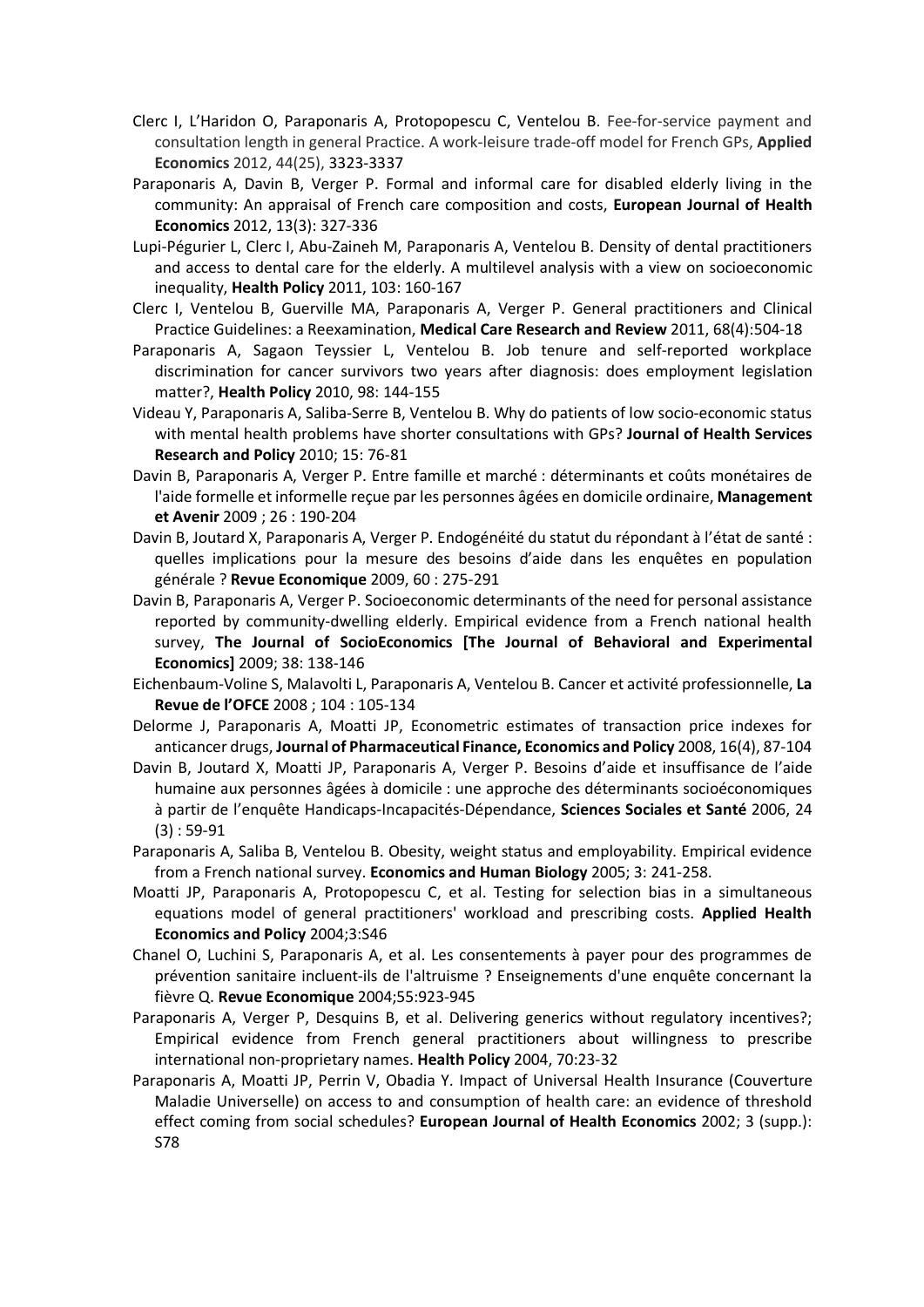- Paraponaris A, Perrin V, Moatti JP, Obadia Y. Rational addiction and irrational substitution in drug maintenance treatments with Buprenorphine High Dosage in France. **European Journal of Health Economics** 2002; 3 (supp.): S27-28
- Aprahamian F, Paraponaris A. Consommation privée, dette publique et structure à terme des taux d'intérêt : l'exemple de la France et de l'Italie, **Revue Economique** 1998 ; 49 (3) : 687-698
- Tonnaire G, Paraponaris A, Moatti JP, Chanut C, Sambuc R. Hétérogénéité des pratiques médicales et régimes de tarification du système de santé. Le cas de la prise en charge primaire du cancer du sein dans une région française, **Economie Publique** 1998, 2 ; 87-114
- Paraponaris A. Dette publique et taux de change dans les pays du G7 sur les deux dernières décennies, **Economie et Prévision** 1996 ; 123-124 (2/3) : 67-96

# **Published papers: demography and sociology journals**

- Davin B, Paraponaris A. Malade d'aider? Les répercussions de l'aide apportée par les proches aux malades Alzheimer, **Retraite et Société** 2014 ; 69 : 162-177
- Paraponaris A, Ventelou B, Verger P et le comité de pilotage du Panel d'observation des pratiques et des conditions d'exercice, La médecine générale vue par les médecins généralistes libéraux. Résultats du Panel d'observation des pratiques et des conditions d'exercice en médecine générale de ville, **Revue Française des Affaires Sociales** 2011, 2-3, 29-47
- Paraponaris A, Taché G, Davin B. The hidden iceberg face : informal care received by people with dementia aged 75 years and older. Empirical evidence from the French National Survey Handicap-Santé-Ménages 2008, **The Journal of Mental Health Policy and Economics** 2011; 14(S1): S24-S25
- Davin B, Paraponaris A, Verger P. L'aide formelle et informelle reçue par les personnes âgées dépendantes en domicile ordinaire, **Gérontologie et Société** 2008 ; 127 : 49-65
- Ventelou B, Paraponaris A, Sebbah R, Aulagnier M, Protopopescu C, Gourheux JC, Verger P. Un observatoire des pratiques en médecine générale : l'expérience menée en région Provence-Alpes-Côte d'Azur. **Revue Française des Affaires Sociales** 2005;1:127-160.

# **Published papers: psychology journals**

- Verger P, Brabis PA, Kovess V, Lovell A, Sebbah R, Villani P, Paraponaris A, Rouillon F, Determinants of early identification of suicidal ideation in patients treated with antidepressants or anxiolytics in general practice: A multilevel analysis, **Journal of Affective Disorders** 2007; 99(1-3): 253-257
- Feroni I, Peretti-Watel P, Paraponaris A, Masut A, Ronfle E, Mabriez JC, Obadia Y. French general practitioners' attitudes and prescription patterns toward buprenorphine maintenance treatment: does doctor shopping reflect buprenorphine misuse? **Journal of Addictive Disorders** 2005; 24(3):7-22.
- Verger P, Aulagnier M, Souville M, Ravaud JF, Lussault PY, Garnier JP, Paraponaris A. Women with disabilities: general practitioners and breast cancer screening. **American Journal of Preventive Medicine** 2005; 28(2):215-220.
- Feroni I, Peretti-Watel P, Masut A, Coudert C, Paraponaris A, Obadia Y. French general practitioners' prescribing high-dosage buprenorphine maintenance treatment: is the existing training (good) enough? **Addictive Behaviours** 2005; 30(1):187-191.
- Aulagnier M, Verger P, Ravaud JF, Souville M, Lussault PY, Garnier JP, Paraponaris A. General practitioners' attitudes towards patients with disabilities: the need for training and support. **Disability and Rehabilitation** 2005; 27: 1343-1352.

# **Published papers: medical journals**

Engan, H., Oldervoll, L. M., Bertheussen, G. F., Gaarder, M. H., Nielsen, R. A., Paraponaris, A., Stene, G. B., Sandmæl, J. A., Tandstad, T., & Torp, S. (2020). Long-term work outcomes and the efficacy of multidisciplinary rehabilitation programs on labor force participation in cancer patients - a protocol for a longitudinal prospective cohort study. **Journal of Public Health Research**, *9*(4). https://doi.org/10.4081/jphr.2020.1739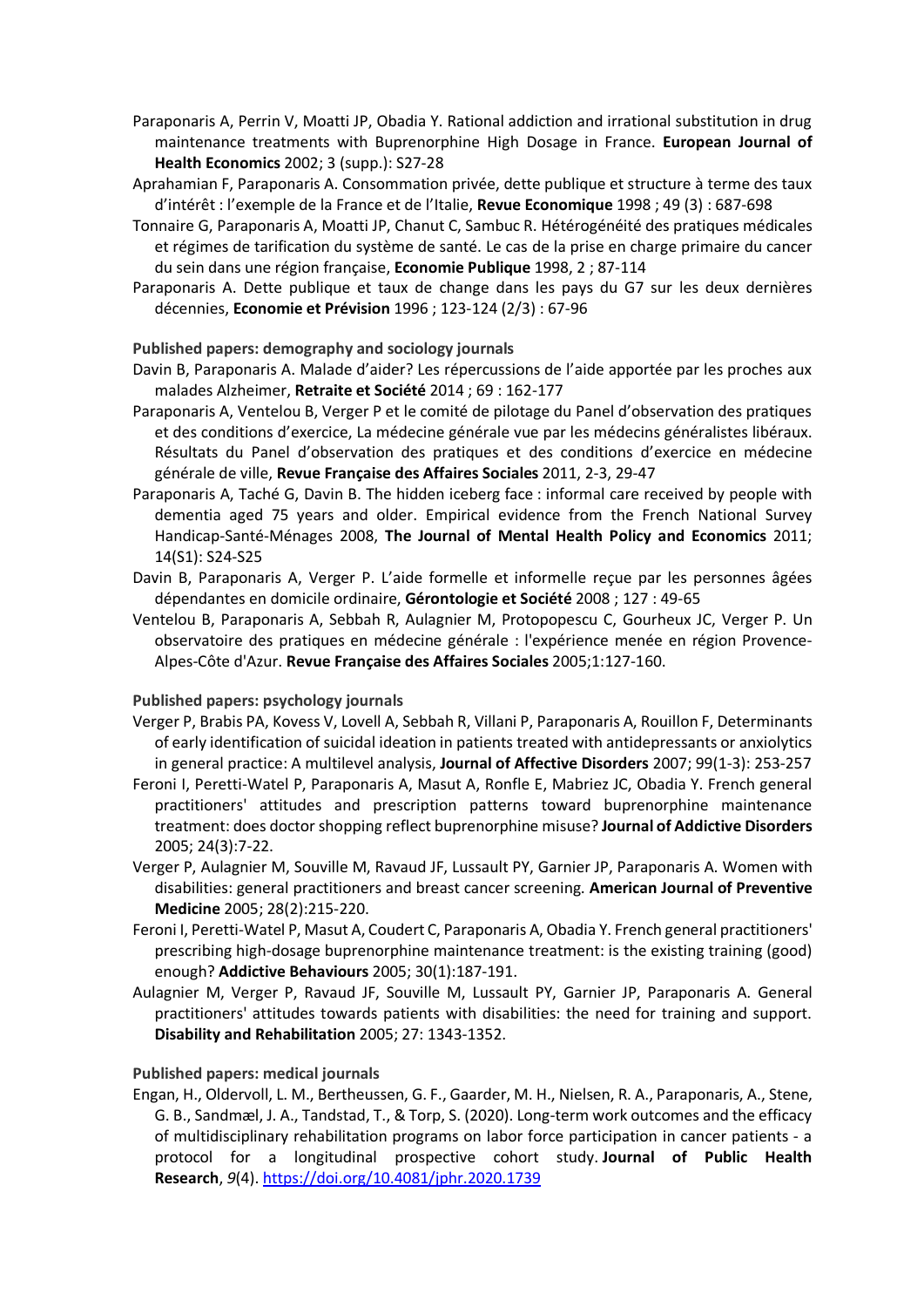- Alleaume C, Paraponaris A, Bendiane MK, Peretti-Watel, Bouhnik AD. The positive effect of workplace accommodations on the continued employment of cancer survivors five years after diagnosis. **Supportive Care in Cancer**, 2020 Jan 10. doi: 10.1007/s00520-019-05189-y.
- Torp, S., Paraponaris, A., Van Hoof, E., Lindbohm, M.-L., Tamminga, S.J., Alleaume, C., Van Campenhout, N., Sharp, L., de Boer, A.G.E.M. Work-Related Outcomes in Self-Employed Cancer Survivors: A European Multi-country Study. **Journal of Occupational Rehabilitation** 2019, 29(2): 361-374, https://doi.org/10.1007/s10926-018-9792-8
- Bocquier A, Fressard L, Paraponaris A, Davin B, Verger P. Seasonal influenza vaccine uptake among people with disabilities: A nationwide population study of disparities by type of disability and socioeconomic status in France, **Preventive Medicine** 2017 ; 101 : 1-7, https://doi.org/10.1016/j.ypmed.2017.05.014
- Torp S, Syse J, Paraponaris A, Gudbergsson S. Return to work among self-employed cancer survivors, **Journal of Cancer Survivorship** 2017, 11(2) : 189-200, doi:10.1007/s11764-016-0578- 8
- Tison A, Sagaon Teyssier L, Sansonetti C, Blatier JF, Paraponaris A. Transitions in the labor market after cancer: a comparison of self-employed workers and salaried staff, **Supportive Care in Cancer** 2016 ; 24:4879–4886
- Massin S, Pulcini C, Launay O, Flicoteau R, Sebbah R, Paraponaris A, Verger P, Ventelou B. Opinions et pratiques d'un panel de médecins généralistes français vis-à-vis de la vaccination, **Global Health Promotion** 2013, 20(2) Suppl 28-32
- Dumesnil H, Cortaredona S, Verdoux H, Sebbah R, Paraponaris A, Verger P. General Practitioners' Choices and Their Determinants When Starting Treatment for Major Depression: A Cross Sectional, Randomized Case-Vignette Survey, **Plos One** 2012, 7(12)
- Pulcini C, Pauvif L, Paraponaris A, Verger P, Ventelou B. Perceptions and attitudes of French general practitioners towards rapid antigen diagnostic tests in acute pharyngitis using a randomized case vignette study, **Journal of Antimicrobial Chemotherapy** 2012, 67(6), 1540-1546.
- Davin B, Paraponaris A. La vie quotidienne des personnes âgées de 75 ans et plus, **Revue d'Epidémiologie et de Santé Publique** 2012, 60 Suppl 2, S71.
- Verger P, Rolland S, Paraponaris A, Bouvenot J, Ventelou B. Drug reimbursement and GPs' prescribing decisions: a randomized case-vignette study about the pharmacotherapy of obesity associated with type 2 diabetes: how GPs react to drug reimbursement, **Fundamental and Clinical Pharmacology** 2010; 24: 509-516
- Paraponaris A, Taché G, Davin B. Les besoins d'aide à la vie quotidienne des personnes âgées en perte d'autonomie, **Revue d'Epidémiologie et de Santé Publique** 2010, 58 Suppl 2, S78.
- Davin B, Joutard X, Paraponaris A, Verger P. L'aide formelle et informelle reçue par les personnes âgées à domicile, **Revue d'Epidémiologie et de Santé Publique** 2008, 56 Suppl 1, S357-S358
- Saliba B, Paraponaris A, Ventelou B. Situations à l'égard du travail des personnes atteintes de maladies chroniques, **Revue d'Epidémiologie et de Santé Publique** 2007 ; 55, 253-263
- Ventelou B, Videau Y, Combes JB, Paraponaris A, Verger P. Prévention et santé en PACA. **La Revue du Praticien** 2007 ; 778-779 : 737-738
- Verger P, Clavaud H, Bidaud S, Paraponaris A, Sauze L. Les prescriptions d'antalgiques, d'antiinflammatoires ou le nombre d'actes radiologiques sont des facteurs prédictifs d'un traitement par antidépresseur Une étude des données de remboursements de la Caisse médicale régionale de Provence. **La Presse Médicale** 2007 ; 36(1) : 50-56
- Videau Y, Ventelou B, Combes JB, Verger P, Paraponaris A. Les médecins généralistes face aux réformes : les réactions du panel de médecins libéraux de la région PACA. **Médecine Science** 2007 ; 23(5) : 538-544
- Davin B, Paraponaris A, Verger P. Facteurs démographiques et socio-économiques associés aux besoins d'aide des personnes âgées vivant à domicile : une étude à partir de l'enquête Handicaps-Incapacités-Dépendance, **Revue d'Epidémiologie et de Santé Publique** 2005, 53 : 509-524.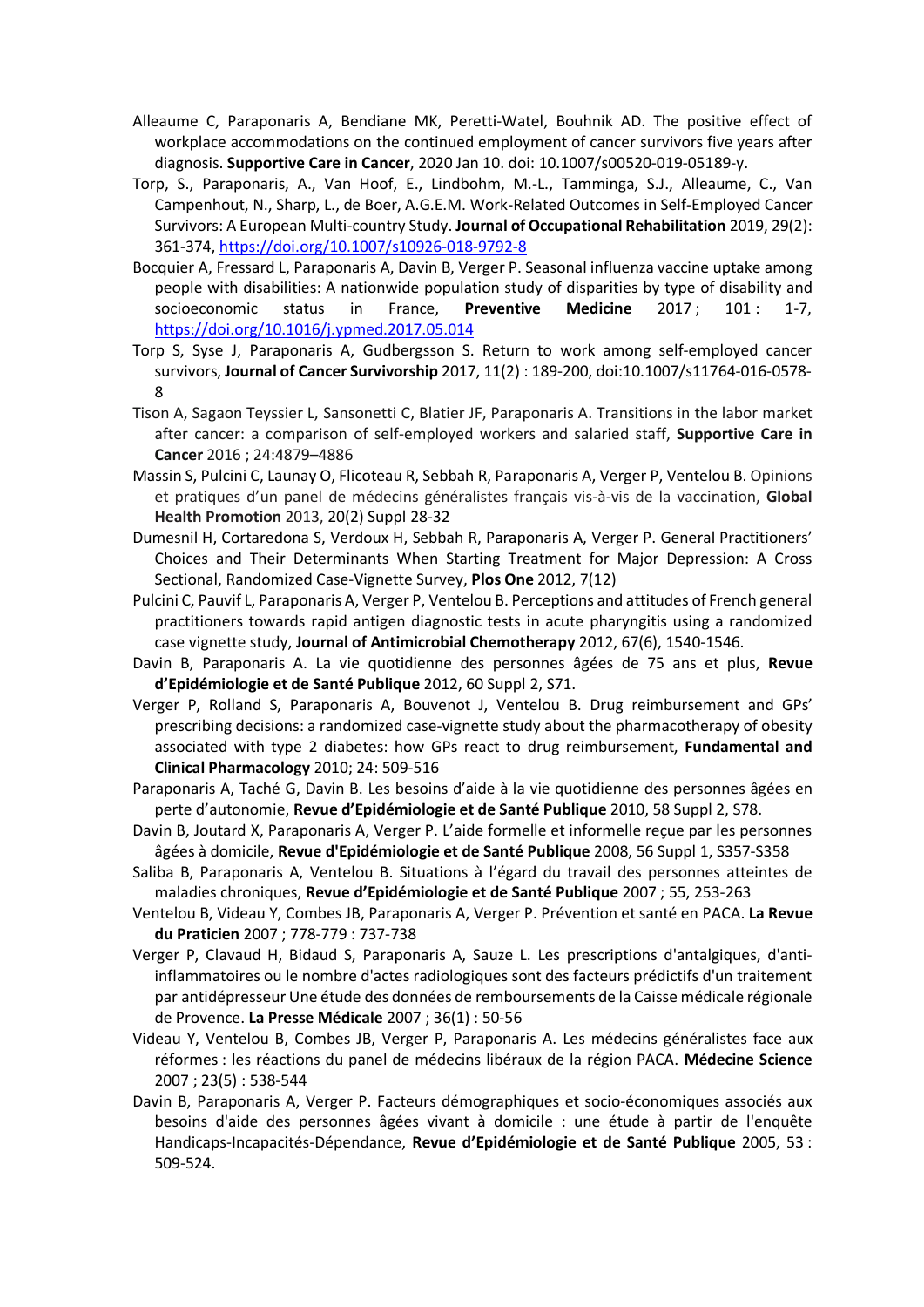- Bocquier A, Paraponaris A, Gourheux JC, Lussault PY, Basdevant A, Verger P. La prise en charge de l'obésité. Attitudes, connaissances et pratiques des médecins généralistes en région Paca ; résultats d'une enquête téléphonique. **La Presse Médicale** 2005 ; 34(11):769-775.
- Bocquier A, Verger P, Basdevant A, Andreotti G, Baretge P, Villani P, Paraponaris A. Overweight and obesity: knowledge, attitudes, and practices of general practitioners in France. **Obesity Research** 2005; 13(4):787-795.
- Feroni I, Aubisson S, Bouhnik AD, Paraponaris A, Masut A, Coudert C, Obadia Y. Collaboration entre médecins et pharmaciens pour le suivi des patients sous buprénorphine haut dosage. **La Presse Medicale** 2005 ; 34(17):1213-1219.
- Feroni I, Paraponaris A, Aubisson S, Bouhnik AD, Masut A, Ronflé E, Coudert C, Mabriez JC. Prescription de buprénorphine haut dosage par des médecins généralistes. **Revue d'Epidémiologie et de Santé Publique** 2004 ; 52(6):511-522.
- Aulagnier M, Gourheux JC, Paraponaris A, Garnier JP, Villani P, Verger P. La prise en charge des patients handicaps en médecine générale libérale: une enquête auprès d'un panel de médecins généralistes en Provence-Alpes-Côte d'Azur, en 2002. **Annales de Réadaptation et de Médecine Physique** 2004; 47(3):98-104.
- Paraponaris A, Obadia Y, Ben Diane MK, Bertrand F, Moatti JP. Comportements de consommation de soins. Enseignements d'une enquête dans un service d'urgences d'un centre hospitalier régional universitaire, **La Presse Médicale** 2004 ; 33(4): 228-234.
- Verger P, Aulagnier M, Protopopescu C, Villani P, Gourrheux JC, Bouvenot G, Paraponaris A. Hypnotic and tranquillizer use among general practitioners in south-eastern France and its relation to occupational characteristics and prescribing habits. **Fundamental and Clinical Pharmacology** 2004; 18(3):379-385.
- Davin B, Paraponaris A, Verger P. Les besoins d'aide des personnes âgées vivant à domicile: facteurs associés et évaluation horaire. **Revue d'Epidémiologie et de Santé Publique** 2004; Suppl:1S62.
- Verger P, Gourheux JC, Villani P, Desquins B, Bouvenot G, Paraponaris A. Disposition à prescrire en Dénomination Commune Internationale. Attitude des médecins libéraux en PACA en 2002, **La Presse Médicale** 2003 ; 32(22):1022-1025
- Villani P, Barlesi F, Paraponaris A, Escarguel B, Torre JP, Gregoire V, Ambrosi P, Bouvenot G. Enquête sur la prise en charge thérapeutique des infections respiratoires basses communautaires hospitalisées. **La Presse Médicale** 2003 ; 32(38):1792-1796.
- Borella L, Paraponaris A. Reconstitution macroéconomique des dépenses, suivi microéconomique des coûts, complémentarité de deux approches du coût du cancer du sein, **Revue d'Epidémiologie et de Santé Publique** 2002, 50 (6), 581-59.
- Paraponaris A, Perrin V, Moatti JP, Obadia Y. Inégalités sociales et consommations de soins en présence de mécanismes collectifs correcteurs : enseignements d'une enquête sur les recours au service d'urgences d'un centre hospitalier régional universitaire, **Revue d'Epidémiologie et de Santé Publique** 2002 ; 50 (Suppl 4) : 1S73
- Tonnaire G, Paraponaris A. Institutional structure, financing mechanisms and heterogeneity in health care supply : experience from 1078 breast cancer patients in a French region, **European Journal of Cancer** 1997; 33 (9), S12
- Paraponaris A. Macro-financing mechanisms, micro-innovation incentives and ressources (re)allocation in anticancer treatments: experience from a French cancer institute, **European Journal of Cancer** 1997; 33 (9), S8-9
- Paraponaris A. Information asymmetries and strategic consequences of a prospective payment-like regulation in health care : evidence from the twenty French cancer institutes, **European Journal of Cancer** 1997; 33 (9), S33

#### **Published papers: miscellanous**

Davin B, Paraponaris A. Quelles sont les conséquences de l'aide apportée par les proches aux personnes souffrant de maladies neurodégénératives ? **Bulletin Epidémiologique Hebdomadaire** 2016; 28-29:474-9.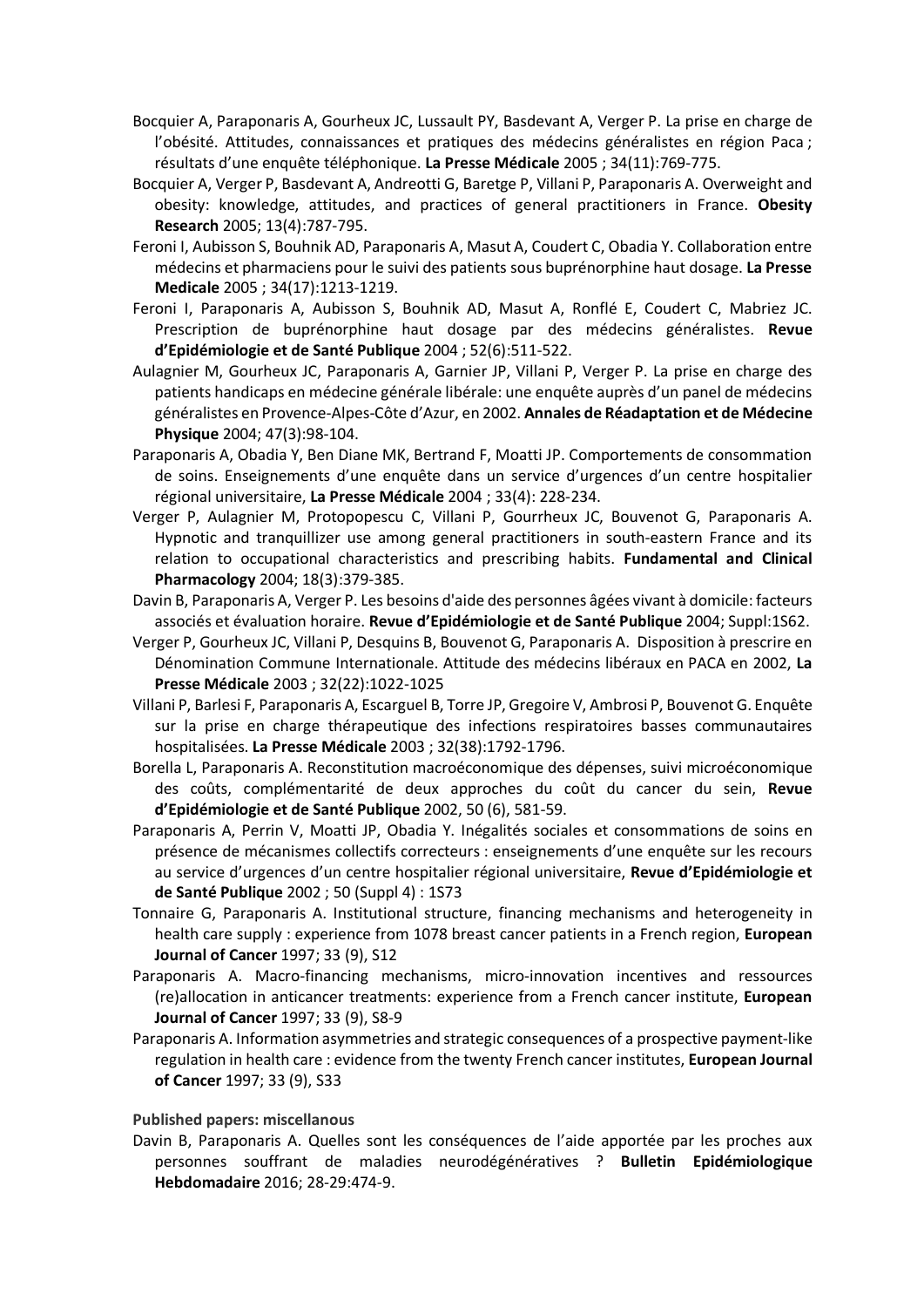- Paraponaris A, Davin B, Protière C. Aide formelle et informelle aux personnes âgées vivant en domicile ordinaire pour la réalisation des activités de la vie quotidienne. **Dossiers Solidarité et Santé** 2014 ; 53: 61-64.
- Massin S, Paraponaris A, Bernhard M, Verger P, Cavillon M, Mikol F, Ventelou B. Les médecins généralistes face au paiement à la performance et à la coopération avec les infirmiers, **DREES-Etudes et Résultats**, n°873, février 2014
- Thiébaut S, Lupi-Pégurier L, Paraponaris A, Ventelou B. Comparaison du recours à un chirurgiendentiste entre les personnes âgées institutionnalisées et celles vivant à domicile, France, 2008- 2009, **Bulletin Epidémiologique Hebdomadaire** 2013, 7, 60-64
- Davin B, Paraponaris A, Ventelou B. Le coût de la santé au grand âge, Actualités de Santé Publique, 2013, 85 : 27-29
- Davin B, Paraponaris A. Vieillissement de la population et dépendance. Un coût social autant que médical, Questions de santé publique, n°19, décembre 2012Davin B, Paraponaris A. Coût de l'aide informelle apportée aux personnes âgées de 75 ans et plus vivant en France : estimation par la méthode d'évaluation contingente. **Les Cahiers de l'Année Gérontologique** 2012, 4(3): 236.
- Aubry C, Danet S, Guerville MA, Flicoteaux R, Obadia Y, Paraponaris A, Pauvif L, Schwarzinger M, Sebbah R, Verger P, 2011, Attitudes et pratiques des médecins généralistes de ville relatives à la vaccination en générale et à celle contre la grippe A/H1N1 en 2009, **DREES-Etudes et Résultats**, n°770, juillet 2012
- Paraponaris A, Guerville MA, Cabut S, Obadia Y, Verger P. Éducation thérapeutique des patients et hospitalisation à domicile. Opinions et pratiques des médecins généralistes libéraux dans cinq régions Françaises, **DREES-Etudes et Résultats**, n°753, février 2011
- Guerville MA, Paraponaris A, Régi JC, Vaissade L, Ventelou B, Verger P, Clerc I, Rolland S. Les pratiques en médecine générale dans cinq régions : formation médicale continue, évaluation des pratiques et utilisation des recommandations de bonne pratique, **DREES-Etudes et Résultats**, n°708, octobre 2009
- Aulagnier M, Obadia Y, Paraponaris A, Saliba-Serre B, Ventelou B, Verger P, Guillaumat-Tailliet F, L'exercice de la médecine générale libérale. Premiers résultats d'un panel dans cinq régions françaises, **DREES-Etudes et Résultats**, n°610, novembre 2007
- Aulagnier M, Videau Y, Combes J-B, Sebbah R, Paraponaris A, Verger P, Ventelou B**.** Pratiques des médecins généralistes en matière de prévention : les enseignements d'un panel de médecins généralistes en Provence-Alpes-Côte d'Azur**, Pratiques et Organisation des Soins 2007 ; 38(4) : 259-268**
- Paraponaris A, Davin B, Verger P. Handicap et dépendance à domicile en France. Etat du financement de la prise en charge. **Santé et systémique** 2005 ; 8 : 229-259
- Paraponaris A. Point de vue économique sur les réformes hospitalières récentes. Objectif Soins 2005 ; 132
- Davin B, Moatti J, Paraponaris A. La dépendance : des besoins non-satisfaits. **Risques** 2003; 55:71- 80
- Paraponaris A, Perrin V, Moatti JP, Obadia Y. Subutex® : les effets pervers d'une substitution. Enseignements d'une enquête à Marseille, **Faire Savoirs** 2002 ; 1 : 43-50

# **Book chapters**

- Paraponaris A, Ventelou B. Reçoit-on les mêmes soins partout en France ? La question de l'hétérogénéité des pratiques, de leur raison d'être et de leur contrôle, in Barnay T, Samson AL, Ventelou B. **Le système de santé aujourd'hui. Enjeux et défis**, Eska Editions, Paris, 2021, 367 pages, chapitre 6, pp. 157-175
- Alleaume C, Joutard X, Lafay L, Paraponaris A, Peretti-Wattel P, Séror V. Évolution des revenus cinq ans après le diagnostic d'un cancer, in Ben Diane MK, Bouhnik AD, Mancini J, Peretti-Wattel P. **La vie cinq ans après un diagnostic de cancer**, Institut National du Cancer, Paris, 2018, chapitre 11, pp. 150-173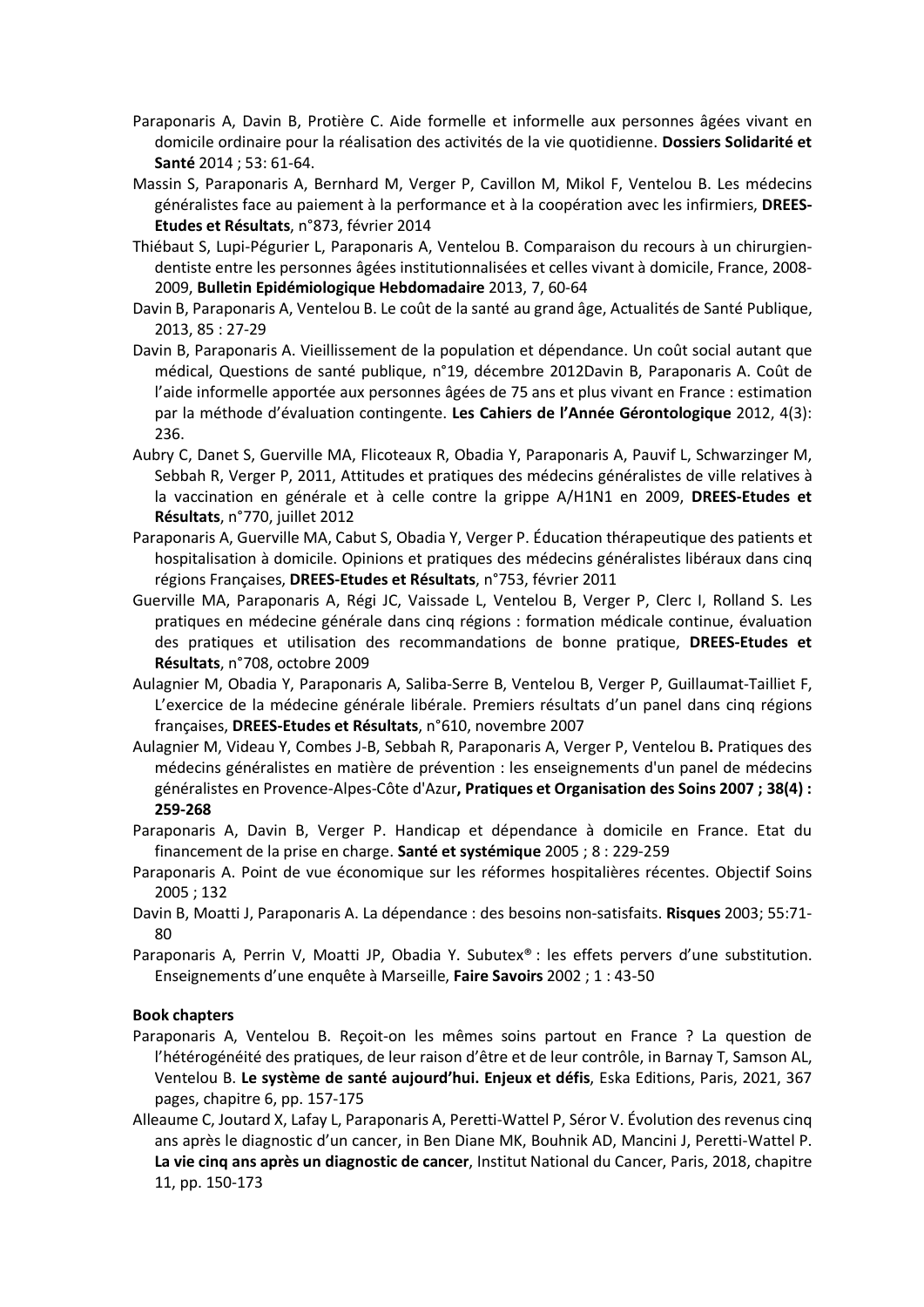- Alleaume C, Bousquet PJ, Joutard X, Paraponaris A, Peretti-Wattel P, Séror V, Vernay P. Situation professionnelle cinq ans après un diagnostic de cancer ,in Ben Diane MK, Bouhnik AD, Mancini J, Peretti-Wattel P. **La vie cinq ans après un diagnostic de cancer**, Institut National du Cancer, Paris, 2018, chapitre 12, pp. 174-201
- Alleaume C, Bousquet PJ, Joutard X, Paraponaris A, Peretti-Wattel P, Séror V. Trajectoires professionnelles après un diagnostic de cancer, in Ben Diane MK, Bouhnik AD, Mancini J, Peretti-Wattel P. **La vie cinq ans après un diagnostic de cancer**, Institut National du Cancer, Paris, 2018, chapitre 13, pp. 202-220
- Alleaume C, Bousquet PJ, Joutard X, Paraponaris A, Peretti-Wattel P, Séror V. Recours aux arrêtsmaladie et au temps partiel thérapeutique après un diagnostic de cancer, in Ben Diane MK, Bouhnik AD, Mancini J, Peretti-Wattel P. **La vie cinq ans après un diagnostic de cancer**, Institut National du Cancer, Paris, 2018, chapitre 14, pp. 222-242
- Paraponaris A, Sagaon Teyssier L, Seror V, Tison A. L'impact du cancer sur le revenu des ménages, in INCa, **La vie deux ans après un diagnostic de cancer. De l'annonce à l'après-cancer**, collection Etudes et enquêtes, juin 2014, pp. 240-265
- Paraponaris A, Sagaon Teyssier L, Seror V, Tison A. La situation professionnelle deux ans après le diagnostic de cancer, in INCa, **La vie deux ans après un diagnostic de cancer. De l'annonce à l'après-cancer**, collection Etudes et enquêtes, juin 2014, pp. 266-294
- Paraponaris A, Sagaon Teyssier L, Seror V, Tison A. Impact du cancer sur les trajectoires professionnelles : une approche par l'analyse des durées, in INCa, **La vie deux ans après un diagnostic de cancer. De l'annonce à l'après-cancer**, collection Etudes et enquêtes, juin 2014, pp. 296-323
- Paraponaris A, Sagaon Teyssier L, Seror V, Tison A. Les arrêts de travail après un diagnostic de cancer, in INCa, **La vie deux ans après un diagnostic de cancer. De l'annonce à l'après-cancer**, collection Etudes et enquêtes, juin 2014, pp. 324-346
- Paraponaris A, Sagaon Teyssier L, Ventelou B. Cancer et emploi : quelques enseignements tirés de l'enquête nationale sur les conditions de vie des personnes atteintes d'une maladie longue ou chronique, in Rubio V, Hirschhorn M, Amiel P. (éditeurs) **Indépendants face au cancer**, Presses de Gustave Roussy, 2014, pages 27-36
- Davin A, Joutard X, Paraponaris A, Verger P. *Le recours à un proxy importe-t-il dans les enquêtes sur la santé,* in Guibert P, Haziza D, Ruiz-Gazen A, Tillé Y (éditeurs) **Méthodes de sondage : applications aux enquêtes longitudinales, à la santé, aux enquêtes électorales et aux enquêtes dans les pays en développement**, Dunod-Sciences Sup, 400 pages, 2008
- Paraponaris A, Ventelou B, Malavolti L, Eichenbaum-Voline S. *Le maintien dans l'activité et dans l'emploi*, in Le Corroller-Soriano A.G, Malavolti L, Mermilliod C. **La vie deux ans après le diagnostic de cancer**, DREES-INSERM (collection Etudes et Statistiques), La Documentation Française, Paris, 2008, pp. 243-257
- Malavolti L, Paraponaris A, Ventelou B. *La reprise du travail après un diagnostic de cancer : un processus distinct entre hommes et femmes*, in Le Corroller-Soriano A.G, Malavolti L, Mermilliod C. **La vie deux ans après le diagnostic de cancer**, DREES-INSERM (collection Etudes et Statistiques), La Documentation Française, Paris, 2008, pp. 259-270
- Paraponaris A, Davin B, Verger P. *L'entourage : un acteur menacé de rupture*, in Joublin H. ed. **Proximologie : regards croisés sur l'entourage des personnes malades, dépendantes ou handicapées**, Flammarion Médecine-Sciences, Paris, 2006, pp.1-24
- Verger P, Paraponaris A. Eléments de stratégie de recherche et de méthodologie pour l'évaluation des conséquences psychosociales de catastrophes collectives in Verger P, Aulagnier M, Schwoebel V, Lang T. **Démarches épidémiologiques après une catastrophe**, La Documentation Française, Paris, 2005, pp 90-109
- Paraponaris A, Tonnaire G, Moatti JP. Problèmes d'équité dans la prise en charge primaire du cancer du sein dans une région française, in B. Gazier, J.L. Outin, F. Audier (eds) : **L'économie sociale. Formes d'organisation et institutions**, tome II, L'Harmattan, Paris, 1999, pp. 178-191